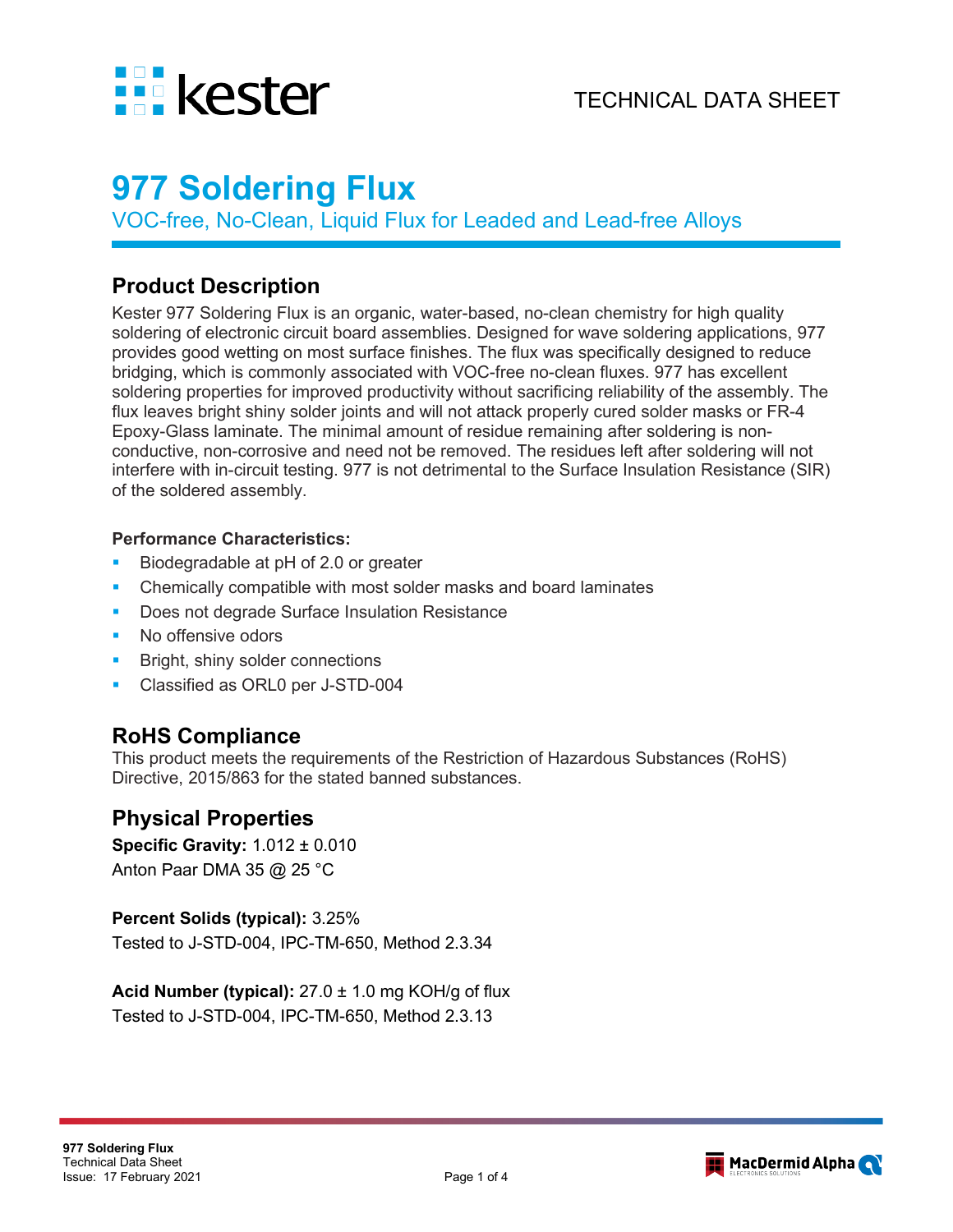

**pH (10% solution):** 3.0 Hanna Instruments 8314 @ 25 °C

**Flash Point:** >100 °C (212 °F)

## **Reliability Properties**

**Copper Mirror Corrosion:** Low Tested to J-STD-004, IPC-TM-650, Method 2.3.32

**Corrosion Test:** Low

Tested to J-STD-004, IPC-TM-650, Method 2.6.15

#### **Silver Chromate:** Pass

Tested to J-STD-004, IPC-TM-650, Method 2.3.33

#### **Chloride and Bromides:** None Detected

Tested to J-STD-004, IPC-TM-650, Method 2.3.35

#### **Fluorides by Spot Test:** Pass

Tested to J-STD-004, IPC-TM-650, Method 2.3.35.1

#### **Surface Insulation Resistivity (SIR):** Pass

Tested to J-STD-004, IPC-TM-650, Method 2.6.3.3

|       | 'Blank              | 977 PD              | 977 PU              |
|-------|---------------------|---------------------|---------------------|
| Day 1 | $4.1*10^{9} \Omega$ | $7.1*10^8$ $\Omega$ | $8.4*10^8$ $\Omega$ |
| Day 4 | $7.0*109$ $\Omega$  | $1.3*109$ $\Omega$  | $2.8*109$ $\Omega$  |
| Day 7 | $8.0*10^9$ $\Omega$ | $1.7*10^9$ $\Omega$ | $3.5*10^9$ $\Omega$ |

### **Flux Application**

977 can be applied to circuit boards by a spray or dip process. Flux deposition should be 120 to 240 μg of solids/cm<sup>2</sup> (750 to 1500 μg of solids/in<sup>2</sup>). An air knife after the flux tank is recommended in the dip solder application to remove excess flux from the circuit board and prevent dripping on the preheater surface.

**NOTE:** 977 is not designed to be foamed applied. It is not a good candidate for any soldering process that does not have a preheat step in the process.

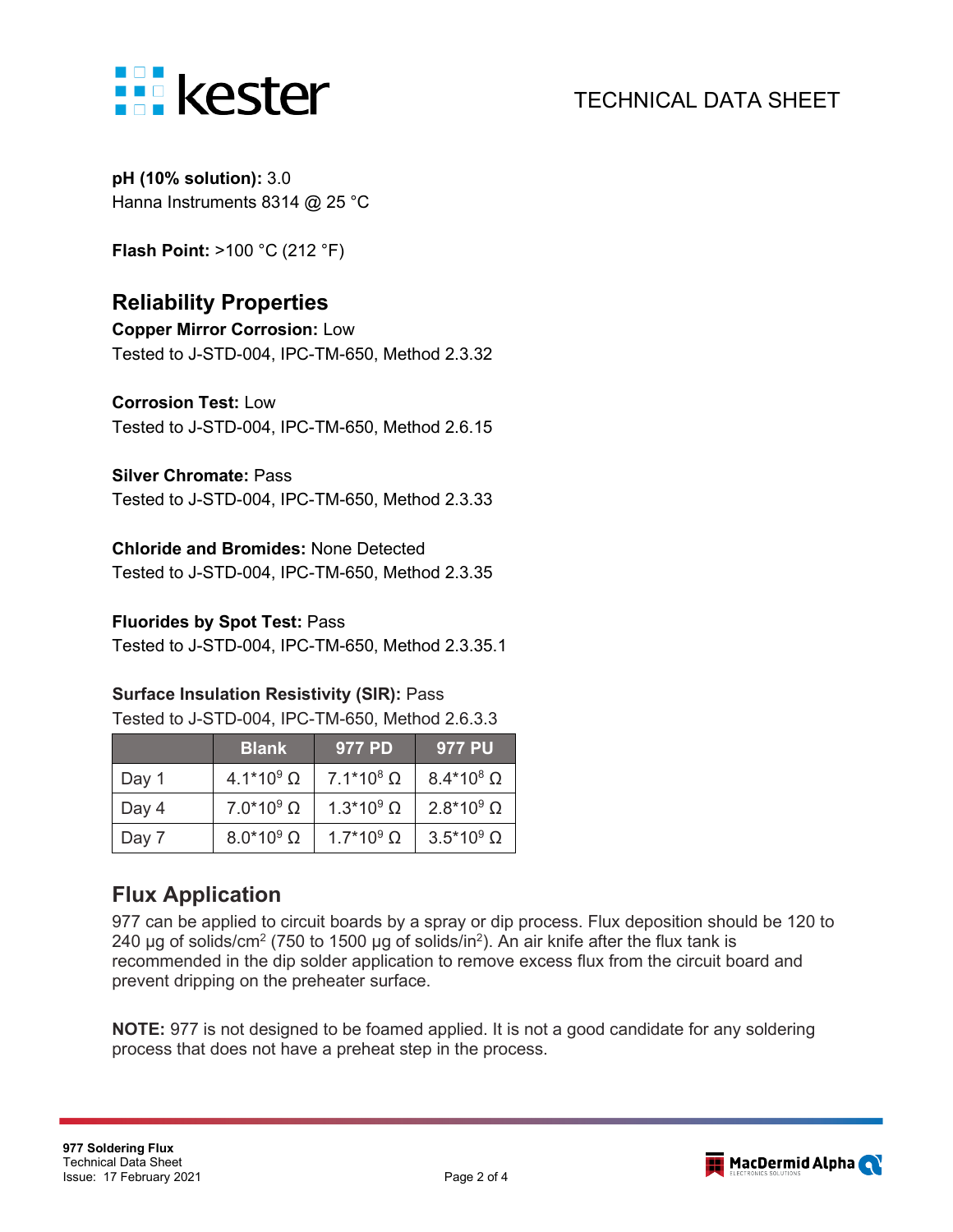

### **Process Considerations**

The optimum preheat temperature for most circuit assemblies is typically 90 to 115 °C (194 to 239 °F) as measured on the top or component side of the printed circuit board. Dwell time in the wave is for a SnPb process is typically 2 to 4 seconds, and dwell time in the wave for a lead-free alloy's is typically 4 to 8 seconds. The wave soldering conveyor speed should be adjusted to accomplish proper contact time, then the preheating settings should be adjusted to meet the top board temperature requirement. Ensure all water has been evaporated. After the preheater the board should be dull without and water spots on it.

### **Elimination of Splattering**

Since VOC-free fluxes are water-based, splattering can be a problem. Splattering occurs when water comes in contact with molten solder, so it may be necessary to use forced air to drive off the water. Manufacturers have reported that blowing hot air at 0.28 to 0.85 m<sup>3</sup>/hr (10 to 30 ft<sup>3</sup>/hr) greatly assists in drying the water off the circuit boards.

### **Flux Control**

Acid number is normally the most reliable method to control the flux concentration of low solids, no clean fluxes. Evaporative loss is minimal because this flux is water-based. To check concentration, a simple acid-base titration should be used. PS-22 Test Kit and procedure are available from Kester. The thinner for this flux is DI water.

### **Cleaning**

977 flux residues are non-conductive, non-corrosive that does not require removal in most applications. If residue removal is required, plain DI water at 43 to 54 °C (110 to 130 °F) with a Saponifier is required.